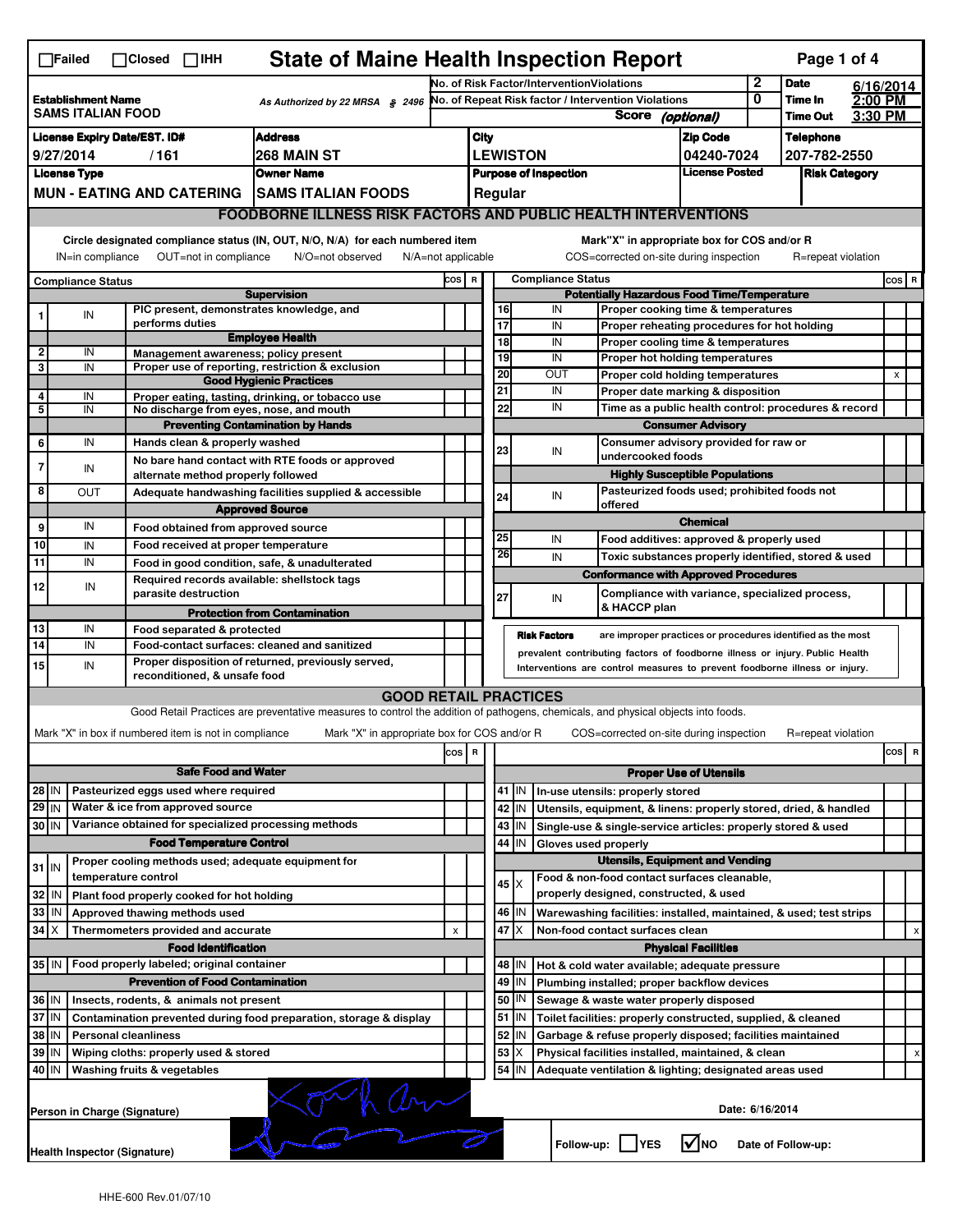|                                                       |                               |                                    |                                 | <b>State of Maine Health Inspection Report</b> | Page 2 of 4  |  |                        |                                  |  |  |
|-------------------------------------------------------|-------------------------------|------------------------------------|---------------------------------|------------------------------------------------|--------------|--|------------------------|----------------------------------|--|--|
| <b>Establishment Name</b><br><b>SAMS ITALIAN FOOD</b> |                               | \$2496<br>As Authorized by 22 MRSA |                                 |                                                |              |  | 6/16/2014<br>Date      |                                  |  |  |
| License Expiry Date/EST. ID#<br>9/27/2014<br>/161     | <b>Address</b><br>268 MAIN ST |                                    |                                 | City / State<br><b>LEWISTON</b>                | /ME          |  | Zip Code<br>04240-7024 | <b>Telephone</b><br>207-782-2550 |  |  |
|                                                       |                               |                                    | <b>Temperature Observations</b> |                                                |              |  |                        |                                  |  |  |
| Location                                              | <b>Temperature</b>            |                                    |                                 |                                                | <b>Notes</b> |  |                        |                                  |  |  |
| meatballs                                             | 140 plus                      | hot holding                        |                                 |                                                |              |  |                        |                                  |  |  |
| hot water                                             | 100 plus                      |                                    |                                 |                                                |              |  |                        |                                  |  |  |
| chicken salad                                         | 46                            | corrected on site                  |                                 |                                                |              |  |                        |                                  |  |  |
| Sandwich bar                                          | left side                     | 36                                 |                                 |                                                |              |  |                        |                                  |  |  |
| sandwich bar                                          | right side                    | 40                                 |                                 |                                                |              |  |                        |                                  |  |  |



**Date: 6/16/2014**

**Health Inspector (Signature)**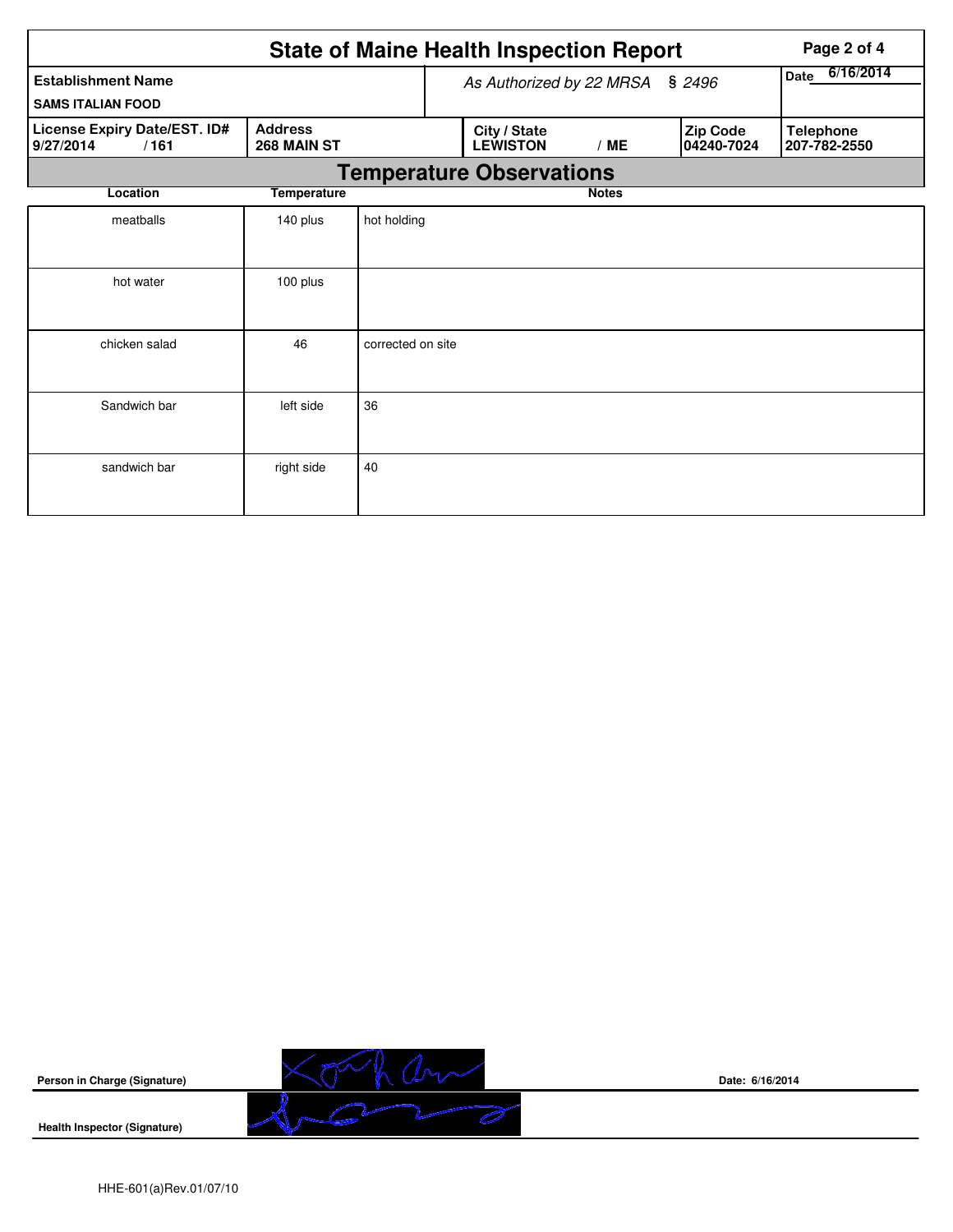|                                                                                                                                                                                   |                               | Page 3 of 4                                                                                                                                        |           |                               |             |           |
|-----------------------------------------------------------------------------------------------------------------------------------------------------------------------------------|-------------------------------|----------------------------------------------------------------------------------------------------------------------------------------------------|-----------|-------------------------------|-------------|-----------|
| <b>Establishment Name</b>                                                                                                                                                         |                               |                                                                                                                                                    |           |                               | <b>Date</b> | 6/16/2014 |
| <b>SAMS ITALIAN FOOD</b>                                                                                                                                                          |                               |                                                                                                                                                    |           |                               |             |           |
| License Expiry Date/EST. ID#<br>9/27/2014<br>/161                                                                                                                                 | <b>Address</b><br>268 MAIN ST | City / State<br><b>LEWISTON</b>                                                                                                                    | <b>ME</b> | <b>Zip Code</b><br>04240-7024 |             |           |
|                                                                                                                                                                                   |                               | <b>Observations and Corrective Actions</b>                                                                                                         |           |                               |             |           |
|                                                                                                                                                                                   |                               | Violations cited in this report must be corrected within the time frames below, or as stated in sections<br>8-405.11 and 8-406.11 of the Food Code |           |                               |             |           |
| 8: 5-203.11: C: Inadequate number of hand wash facilities.                                                                                                                        |                               |                                                                                                                                                    |           |                               |             |           |
| INSPECTOR NOTES: install handwashing sink in warewashing room                                                                                                                     |                               |                                                                                                                                                    |           |                               |             |           |
| 20: 3-501.16.(A).(2): C: PHF not maintained at 41 F or less.                                                                                                                      |                               |                                                                                                                                                    |           |                               |             |           |
| INSPECTOR NOTES: chicken salad--corrected on site                                                                                                                                 |                               |                                                                                                                                                    |           |                               |             |           |
| 34: 4-302.12.(A): N: Inadequate number of food temperature measuring devices provided.                                                                                            |                               |                                                                                                                                                    |           |                               |             |           |
| INSPECTOR NOTES: needed all refrigeration units-corrected on site                                                                                                                 |                               |                                                                                                                                                    |           |                               |             |           |
| 45: 4-101.11.(D): N: Utensils or equipment food contact surfaces not smooth / easily cleanable.                                                                                   |                               |                                                                                                                                                    |           |                               |             |           |
| INSPECTOR NOTES: replace sandwich bar door seals                                                                                                                                  |                               |                                                                                                                                                    |           |                               |             |           |
| 47: 4-602.13: N: Non-food contact surfaces are not cleaned at a frequency necessary to preclude accumulation of soil residues.                                                    |                               |                                                                                                                                                    |           |                               |             |           |
| INSPECTOR NOTES: clean sandwich bar door seals                                                                                                                                    |                               |                                                                                                                                                    |           |                               |             |           |
| 53: 6-101.11.(A): N: Indoor surfaces are not properly constructed as to be smooth, durable, and easily cleanable or constructed of nonabsorbent material<br>in areas of moisture. |                               |                                                                                                                                                    |           |                               |             |           |
| INSPECTOR NOTES: repair stair thread                                                                                                                                              |                               |                                                                                                                                                    |           |                               |             |           |
| 53: 6-201.11: N: Floors, walls, and ceilings are not smooth and easily cleanable.                                                                                                 |                               |                                                                                                                                                    |           |                               |             |           |
| INSPECTOR NOTES: sand and paint walls in warewashing area--paint ceiling tiles water damage                                                                                       |                               |                                                                                                                                                    |           |                               |             |           |
| 53: 6-201.13.(A): N: Floor and wall junctures are not enclosed and sealed.                                                                                                        |                               |                                                                                                                                                    |           |                               |             |           |
| INSPECTOR NOTES: install cove base where needed and re-glue areas pulling away from walls                                                                                         |                               |                                                                                                                                                    |           |                               |             |           |
|                                                                                                                                                                                   |                               |                                                                                                                                                    |           |                               |             |           |
|                                                                                                                                                                                   |                               |                                                                                                                                                    |           |                               |             |           |
|                                                                                                                                                                                   |                               |                                                                                                                                                    |           |                               |             |           |
|                                                                                                                                                                                   |                               |                                                                                                                                                    |           |                               |             |           |
|                                                                                                                                                                                   |                               |                                                                                                                                                    |           |                               |             |           |
|                                                                                                                                                                                   |                               |                                                                                                                                                    |           |                               |             |           |
|                                                                                                                                                                                   |                               |                                                                                                                                                    |           |                               |             |           |
| Person in Charge (Signature)                                                                                                                                                      |                               |                                                                                                                                                    |           | Date: 6/16/2014               |             |           |
| Health Inspector (Signature)                                                                                                                                                      |                               |                                                                                                                                                    |           |                               |             |           |

**Health Inspector (Signature)**